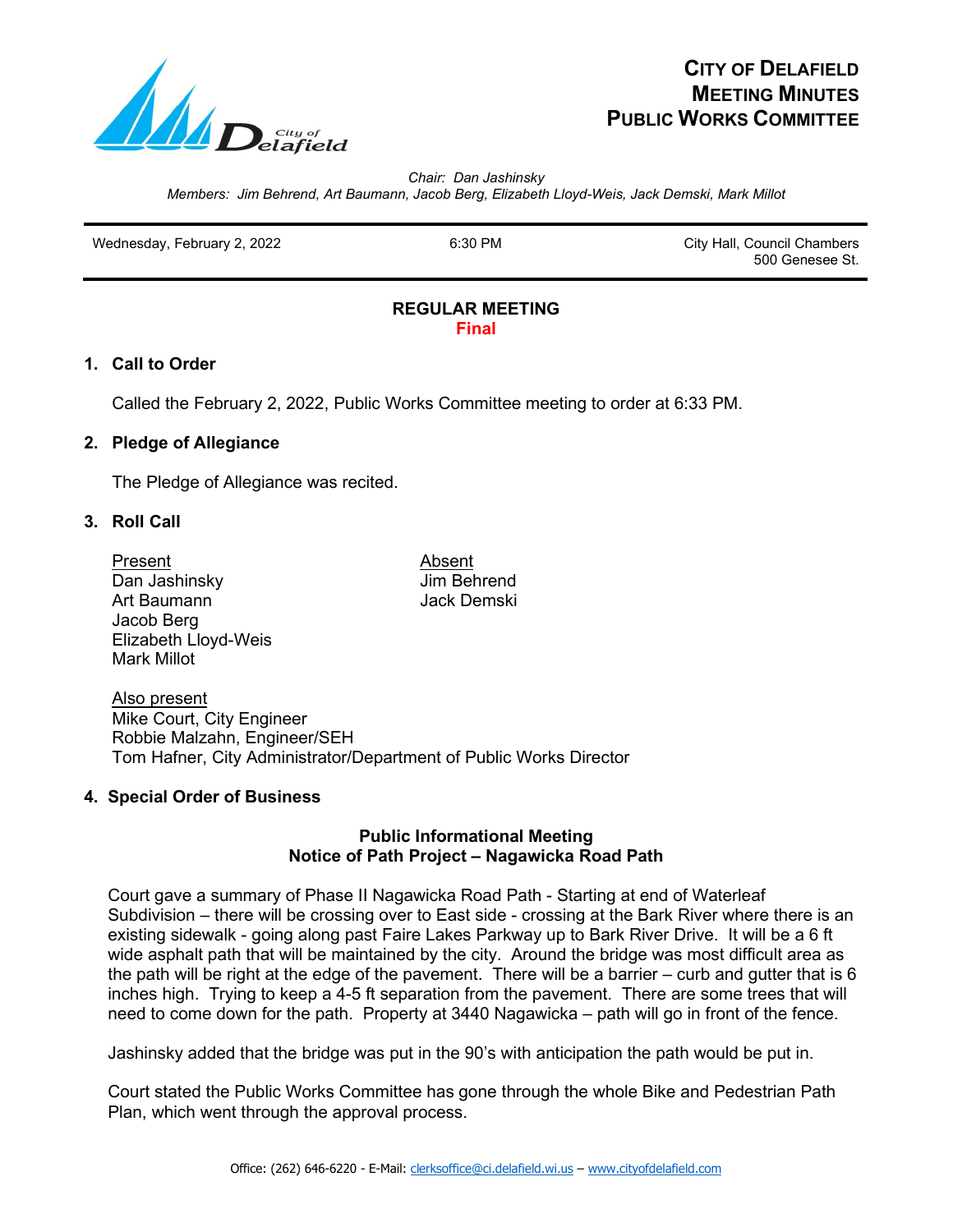City of Delafield Public Works Committee Minutes Wednesday, February 2, 2022 Page 2 of 5

Jashinsky also added the committee members walked this path last summer.

#### **Citizen Comments on Nagawicka Road Path**

 Bill Friedrichs 3230 Nagawicka Road, Hartland– Spoke and stated he feels the sidewalk over the bridge is on the wrong side – however, he realizes it would take a lot of work to change this. He stated he sees cars coming around the curve on Nagawicka – hitting the straight away – and that is right where the cross walk will go and sees this is a dangerous situation for safety of kids.

 Jashinsky added there will be there will be signs put up. Court confirmed three signs will be put up, two at the crosswalk and another for southbound traffic at the curve.

Jashinsky closed the Public Informational Meeting

#### **5. Citizen Comments**

Mary Daniel 309 Wisconsin Avenue, Delafield – Spoke regarding item number 7A and 7B. Under item 7A: When the budget plan was done there was an estimated cost for maintenance for a path per linear foot. This path according to the budget has linear feet at a cost of three dollars per linear foot/\$5,400.00 dollars for maintenance. Is that maintenance number added into the cost of this project? Originally it was \$235,000.00 and reduced to a lesser amount at the last meeting. Is where did the maintenance of this path go? Is it in the project or not? Hafner stated maintenance will come from the operating budget, primarily in the form of Public Works salaries. Hafner also added the issue is the amount for salaries in the budget stays the same each year, but the number of tasks grow.

 Under item 7B – Spoke regarding Oneida Street work – There are houses and businesses on this street and it is very busy. Asked if the people know this is anticipated so they can make adjustments? The other part that also plays into this is the construction at 705 Genesee Street – concerned with the changes in parking and traffic patterns. She hopes that someone is reaching out to residents and businesses on Oneida Street. Court stated there is a notice that is hand delivered prior (a week before). He also stated he has had conversations with Wholly Cow – asked about Oneida Street Construction as they have an event they are planning – and that was worked out. Mary suggested a little bit more notice. Hafner stated – absolutely they will give more notice out, however the resurfacing is done in a way that isn't all that disruptive. Jashinsky stated they put up no parking signs a day or two prior to resurfacing – he questioned if people can park on street once it's pulverized? Malzahn stated during the day no one should park on the street. Hafner stated for the week in between when they pulverize and resurface when they are not on site, parking is allowed.

### **6. Consent Agenda**

A. Approval of minutes from the 01-05-22 regular meeting

 Motion by Baumann to approve minutes with changes, seconded by Lloyd-Weis. All in favor. Motion carried.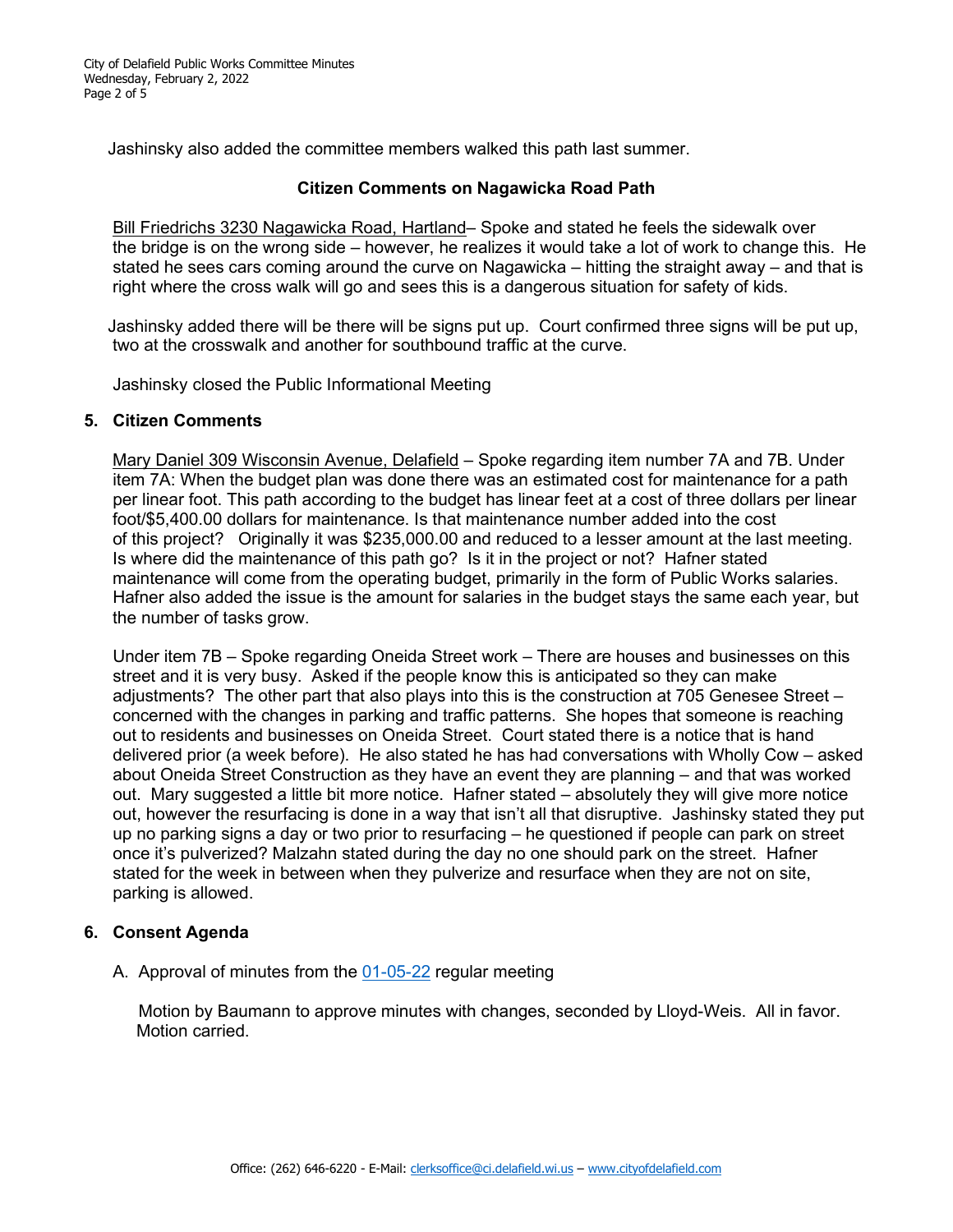### **7. Unfinished Business**

 A. Discussion and possible action regarding Design for the Nagawicka Road Path Project (from Waterleaf Path to Bark River Drive).

 Court discussed the ongoing design included in the packet. Modifications of the plan include identifying width of patching on bridge approaches. Also, in that area, in talking with the owner of the lot just south of the Bark River bridge – looking at potential temporary easement for the grading to be able to slope a little bit better. He stated there is about 75 feet where they are going from 6 to 5 feet and there is a small wall to make up for the grade to match within the right-of-way.

 Baumann asked for explanation for purpose of the shift of the road, to the west. Court stated it will be a consistent two feet of pavement past the fog line to the curb and gutter, but it does flare out a little to the bridge. Baumann stated the realigning of the fog lines look like the road is physically being shifted 2 feet to the west from the current alignment for about 300 feet (north of bridge). Court stated in that area they are trying to match the best they can. Also, with the curve to follow the center lane – adding a little width to the pavement. Baumann clarified area – by station 14 – 15 just north of the bridge. Court stated he would take another look at it and verify. Baumann stated he doesn't object to it, he just wanted to make sure they weren't creating some unusual paths. Jashinsky added in that same area, there's an existing manhole (14+83) shows an existing pipe coming across the road. Court confirmed. Jashinsky – adding catch basin to drain to the north into that manhole? Court confirmed. Jashinsky added his experience with the new angle between the new pipe and existing pipe can be very hard to get into a manhole. Court stated they would field adjust it.

 Court stated on the south of the bridge, because of the curb and gutter, looking at an inlet and storm sewer, but that is something they will discuss with the property owner, to drain it to the east.

 Hafner questioned if they would be grinding the existing fog line and curb line. Court stated they need to inspect that, but that is probably what they will do.

 Baumann commented that the cross sections on the plan are unreadable. Court stated they will get them on a bigger scale. Hafner stated most contractors get plans electronically. Court stated this would be bid out with the paving projects. Court also added the bid results will go to Council.

 Motion by Baumann to recommend Nagawicka Road Path Project for bid with revisions discussed, seconded by Millot. All in favor. Motion carried.

 B. Discussion and possible action regarding the 2022 City of Delafield Street Improvement Program.

 Malzahn spoke – Starting with Bleeker Street, plan is to pulverize that road and repair the existing culvert that is about mid-block. Malzahn stated they met with a property owner concerned about drainage and the schedule. Court stated they went over in detail and will definitely give her advance notice. Malzahn stated she is concerned about the drainage across her driveway and it was worked out.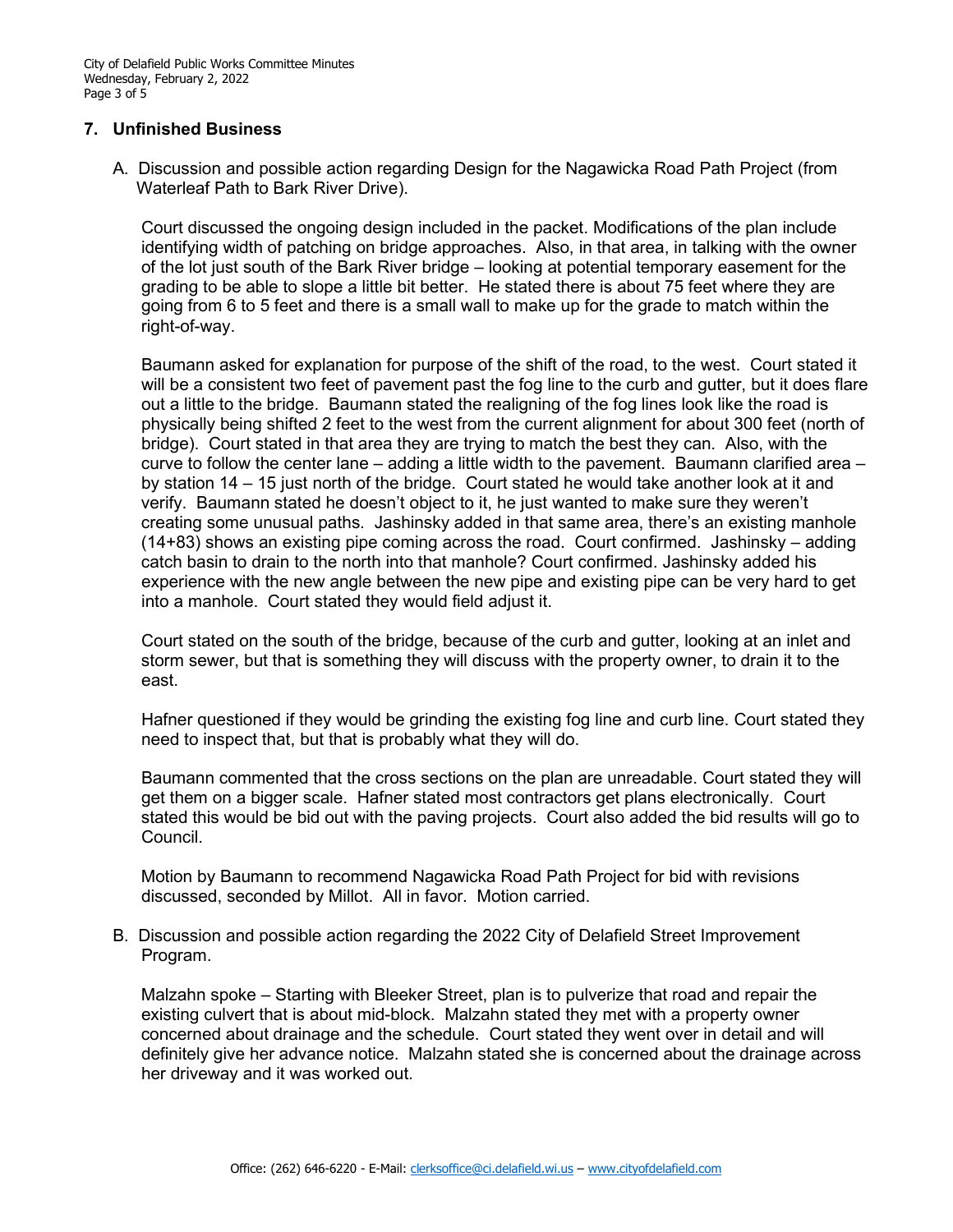Malzahn stated they are also looking to mill Heritage Drive and Sun Valley Drive. They were previously looking to do four inches of pavement, but after further review they are recommending five. Malzahn also added they would be requiring work be done at night. Court recommended looking at the store (Target) hours to determine when work would start at night. Lloyd-Weis questioned if there was a loop detector in the pavement? Baumann stated he will look into this. Lloyd-Weis also questioned if there could be a match line between the north side of Heritage Drive and west, on Sun Valley? Court stated he will label and identify. Committee also discussed the order the maps appear in the plans – Court stated he will change that (currently Oneida is in between Heritage and Sun Valley) so it's not confusing when put out to bid. Malzahn stated they met with Mike O'Brien (DPW) and there are a few top sections of water boxes that will get replaced with this (on Sun Valley)

 Oneida Street – Malzahn stated they will be pulverizing this street and there were a few areas where parking will be redone as part of the project. He stated they will definitely make sure they get advance notification out to surrounding residents and businesses on that street. Court stated the newly parking area in front of the art studio will be matched.

 Evelyn Avenue path that abuts up with the Village of Summit – Malzahn stated that will be a 6 foot paved path and not much changed since last meeting.

 Jashinsky commented on notes on page 3 – inconsistently under "other general notes", the last comment on 4 states "restoration shall be 6" topsoil" and cross sections show 4" – standard is 4". Malzahn will make that change. He will also make sure the night hours are added under the special conditions in the project manual.

 Malzahn concluded the time line is on schedule. It will be advertised next week and bid out on the  $24<sup>th</sup>$ .

 Court also stated they are still working on the Waterleaf subdivision temporary easement – however, looking to bid it out and do a change of order to the contract.

 Motion by Baumann recommend putting the 2022 Street Improvement out to bid subject to changes made tonight, seconded by Berg. All in favor. Motion carried.

### **8. New Business**

None

### **9. Reports of City Officials**

A. Director of Public Works

 Hafner stated the Hendricks Project at 705 Genesee Street has started – Breaking ceremony was Monday, 01-31-22. They are optimistic with a completion date of June, 2023.

- B. City Engineer
- C. Traffic Staff
- D. Clerk